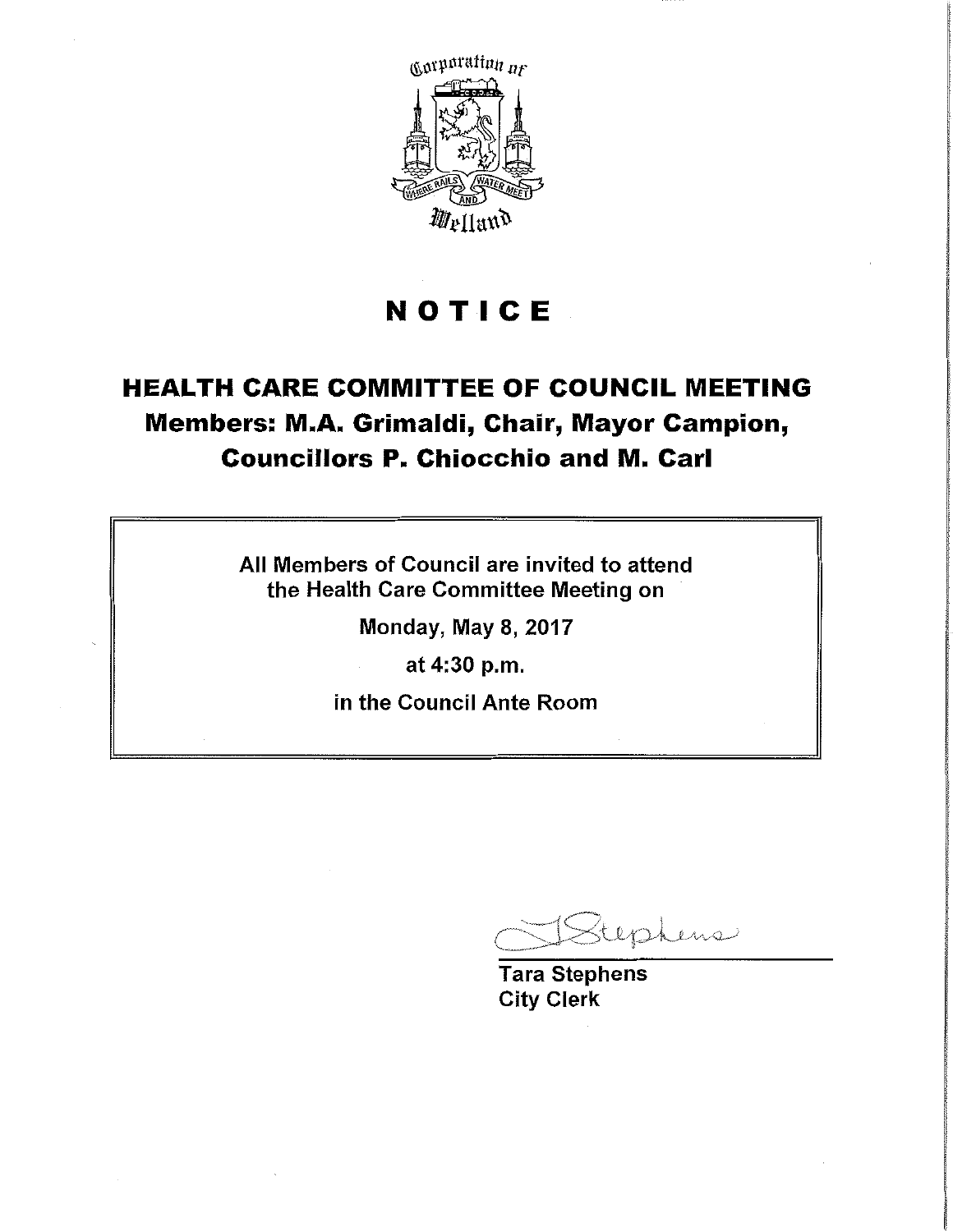

## **AGENDA**

## **HEAL TH CARE COMMITTEE MEETING**

## **MONDAY, MAY 8, 2017 4:30 p.m. - Council Ante Room**

- 1. Call Meeting to Order
- 2. Welcome and Introductions Mayor Campion
- 3. Additions to or Deletions from the Agenda
- 4. Update on the Campaign Mayor Campion
	- South Niagara Mayor's Activities
	- Update on presentation to Minister Hoskins
	- **HCC Evolution and Transition**
	- Advise, regarding resignation of Co-Chair
	- **Health Coalition Motion- Attached.**
	- Introduce Councillor Mary Ann Grimaldi, Chair
- 5. Comment
	- Introduce specifics of role and direction of Committee Councillor Grimaldi
	- Support the Save the Welland Hospital group.
	- Discuss Health Care in the Community (Santé de Santé and McMaster Family Health Centre).
	- Long Term Care beds.
	- Thank you to Henry Miron for information provided for discussion with Minster Hoskins and Niagara Health System.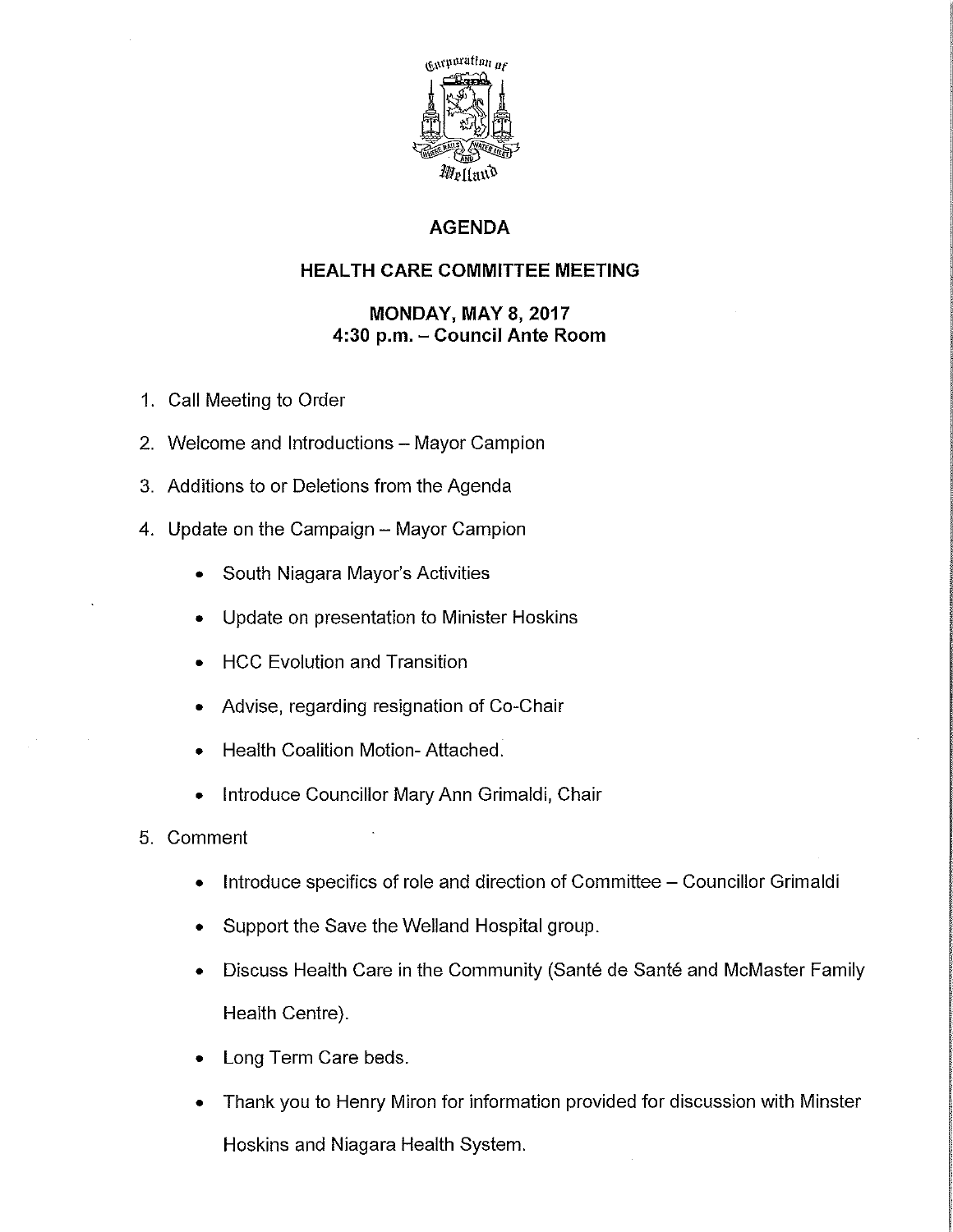- 6. Correspondence NHS Media Release
- 7. Next Meeting Date
- 8. Adjournment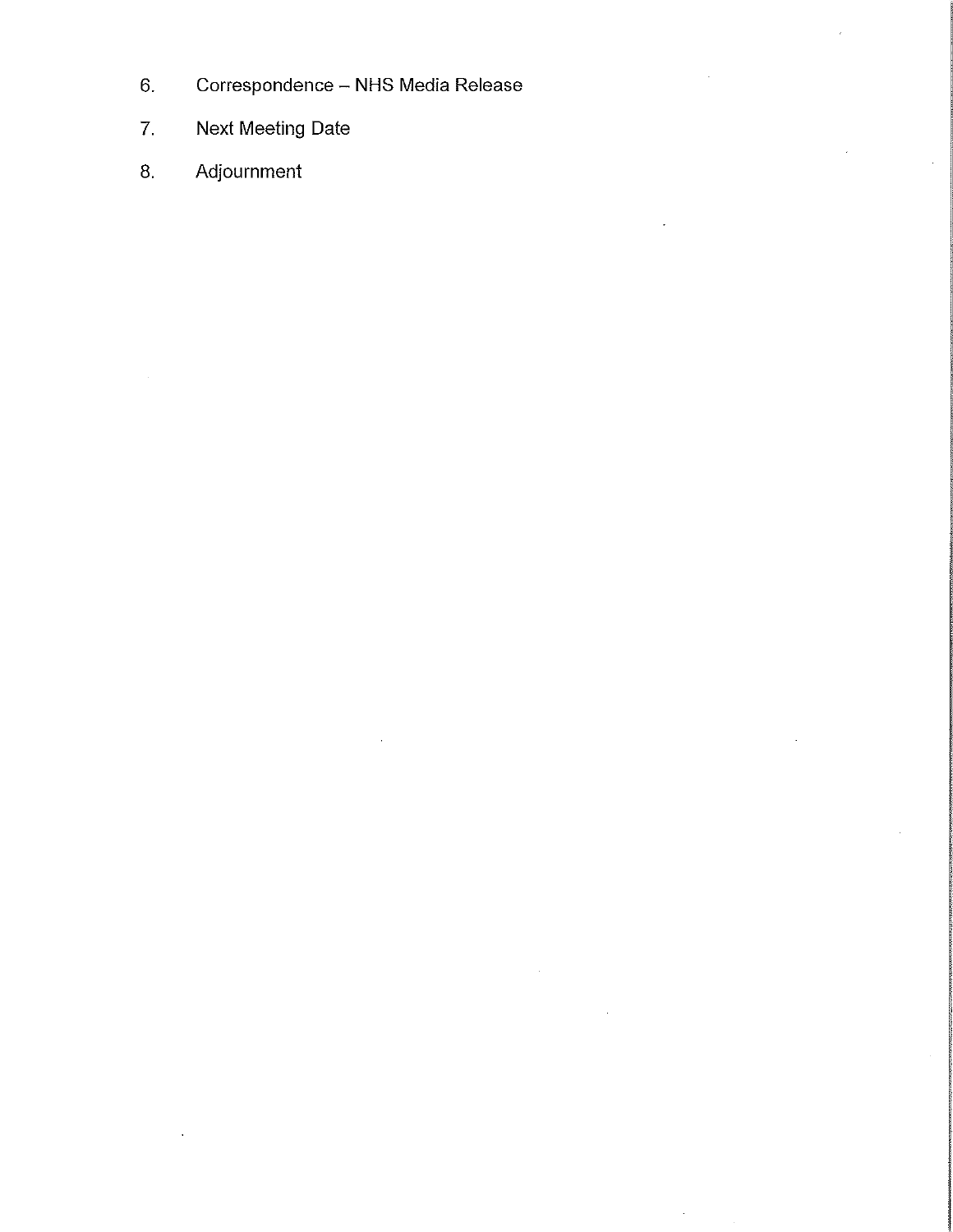#### **Health Coalition Motion**

 $\big($ 

 $\left($ 

That the City of Welland

- a) opposes the planned closure of the Welland hospital, and;
- b) strives to maintain and enhance the present hospital services and beds at the Welland hospital, and;
- c) communicates to the premier of Ontario and the Minister of Health and Long Term Care the City of Welland's opposition to the proposed closure of the Welland hospital and request that the decision be reversed, and;
- d) commissions an independent evidence based study to assess the present and projected hospital services requirements of residents In the catchment area of the Welland General Hospital.

 $\blacksquare$ 

**International Control**<br>International Control<br>International Control<br>International Control<br>International Control<br>International Control

 $\overline{\phantom{a}}$ 

ikalan kecamatan ini dikenalan kecamatan<br>Inggris di kecamatan ini dikenalan kecamatan<br>Inggris di kecamatan ini dikenalan kecamatan

' ! ' ' ועפסיףנכילוב!!?<br>אטפסיףנכילוב!!? ! ' t it is the following.<br>Histories of the company ' I i<br>internet

ļį. interaktions.com/<br>International/International/International/International/International/International/International/Internationa IGN 1979

|<br>|-<br>| ISO |<br>| ISO |<br>| ISO |<br>| ISO |<br>| ISO |<br>| ISO |<br>| ISO |<br>| ISO |<br>| ISO |<br>| ISO |<br>| ISO |<br>| ISO |<br>| ISO |<br>| ISO |<br>| ISO |<br>| ISO |<br>| ISO |<br>| ISO |<br>| ISO |

in a shekarar 2012.<br>Bayan J;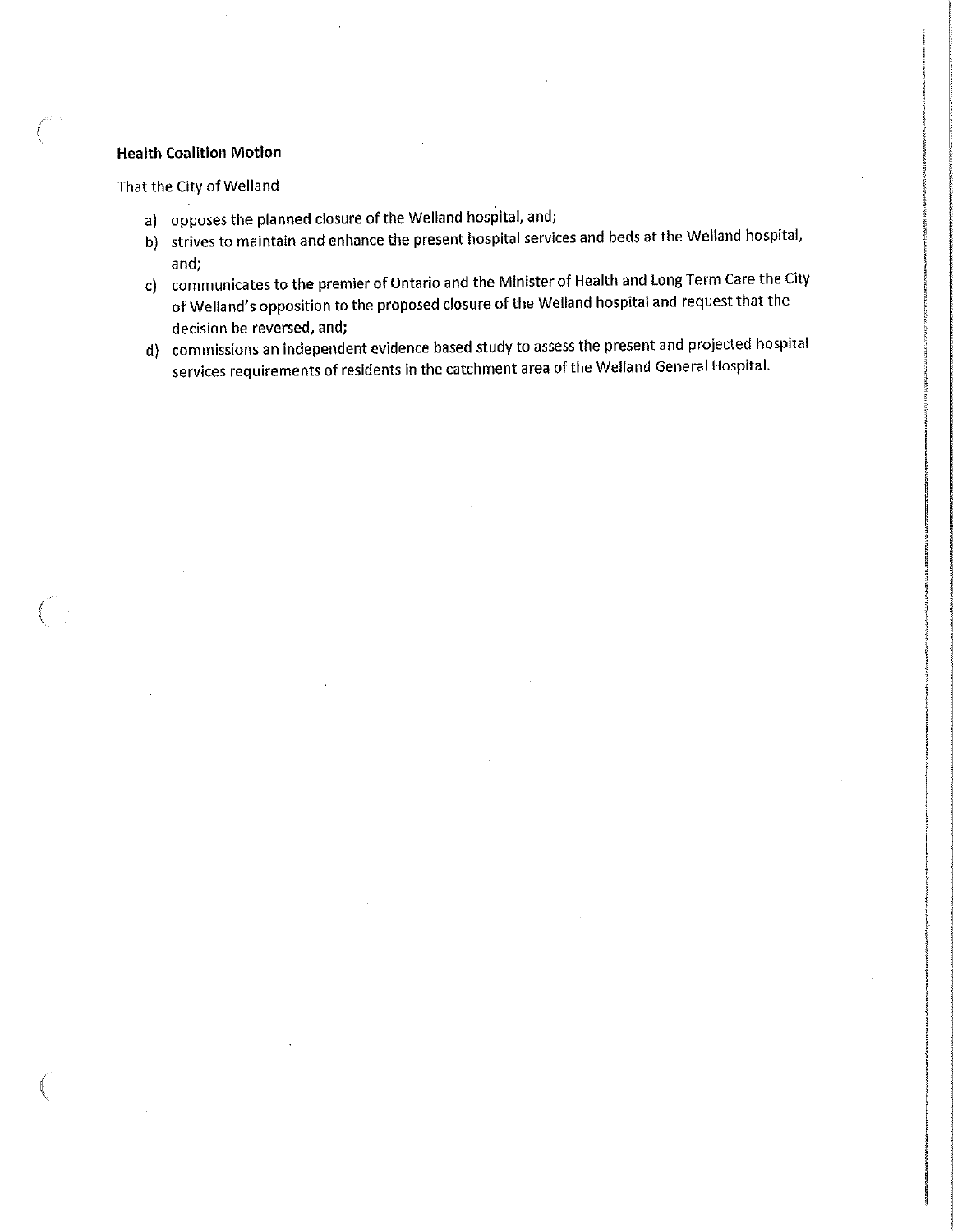### Niagara Health System | Système De Santé De Niagara

- · Stroke Centre Surgery  $\bullet$ Women, Babies & Children  $\bullet$ · Wound Care · Patients & Visitors
- · Quality
- · Nursing
- · Physicians.



#### News

- All News
- Niagara Health Now
- **Publications**
- Archive: 2016
- Archive: 2015
- Archive: 2014
- Archive: 2013
- Archive: 2012
- Archive: 2011
- Archive, 2010
- Archive: 2009
- Archive:  $2008$ Archive: 2001
- 

**News Media Policy** 

#### **Media Inquires**

Direct all media questions to our Interim Communications Manager: **Steven Gallagher** 905.378.4647 ext. 43879

### NHS committed to Extended Care Unit in Welland

Tuesday, February 02, 2016 in Neves

(C) SHARE KINGS

French version of ECU media release Attached media release

Niagara Health System is pleased to announce that we will continue to operate the Extended Care Unit (ECU) at our Welland Site and make the unit an integral part of our planning for the future.

NHS had been in discussions about the possible sale of the licence to operate the ECU beds with other not-for-profit long-term care operators. After various opportunities were examined by NHS, our Board of Directors approved a recommendation at a recent meeting to maintain the licence for the ECU beds.